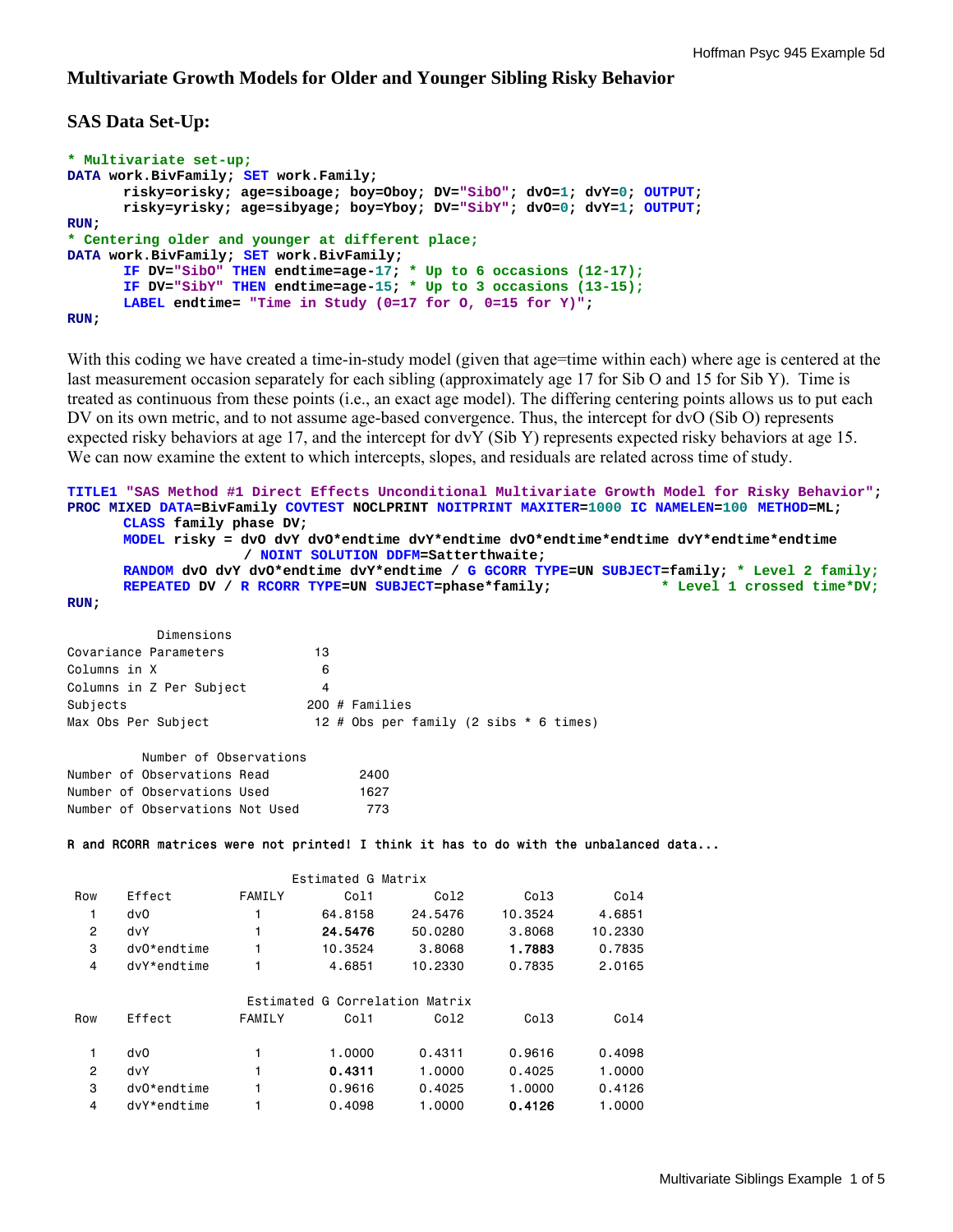|          |               |           | Covariance Parameter Estimates |       |                             |
|----------|---------------|-----------|--------------------------------|-------|-----------------------------|
|          |               |           | Standard                       | Z     |                             |
| Cov Parm | Subject       | Estimate  | Error                          | Value | Pr Z                        |
| UN(1,1)  | FAMILY        | 64,8158   | 7.4630                         | 8,68  | < 0.001                     |
| UN(2,1)  | <b>FAMILY</b> | 24.5476   | 5.3952                         | 4.55  | <.0001 Intercept covariance |
| UN(2, 2) | FAMILY        | 50,0280   | 6.8576                         | 7.30  | < 0.001                     |
| UN(3,1)  | FAMILY        | 10.3524   | 1.3195                         | 7.85  | < 0.001                     |
| UN(3, 2) | FAMILY        | 3,8068    | 0.9745                         | 3.91  | < 0.001                     |
| UN(3,3)  | FAMILY        | 1,7883    | 0.2555                         | 7.00  | < 0.001                     |
| UN(4,1)  | FAMILY        | 4.6851    | 1.7595                         | 2.66  | 0.0078                      |
| UN(4, 2) | FAMILY        | 10,2330   | 2.0845                         | 4.91  | < 0.001                     |
| UN(4,3)  | <b>FAMILY</b> | 0.7835    | 0.3139                         | 2.50  | 0.0126 Slope covariance     |
| UN(4, 4) | FAMILY        | 2.0165    | 0.7060                         | 2.86  | 0.0021                      |
| UN(1,1)  | FAMILY*phase  | 13.9353   | 0.7586                         | 18.37 | < 0.001                     |
| UN(2,1)  | FAMILY*phase  | $-0.7855$ | 0.7540                         | -1.04 | 0.2975 Residual covariance  |
| UN(2, 2) | FAMILY*phase  | 14.1744   | 1,2213                         | 11.61 | < 0.001                     |

| Information Criteria |       |        |        |        |        |        |  |  |  |
|----------------------|-------|--------|--------|--------|--------|--------|--|--|--|
| Neg2LogLike          | Parms | AIC    | ATCC.  | HQTC.  | BIC    | CAIC   |  |  |  |
| 9811.1               | 1 Q   | 9849.1 | 9849.6 | 9874.5 | 9911.8 | 9930.8 |  |  |  |

|                     |          | Standard | Solution for Fixed Effects |         |         |  |                                    |  |
|---------------------|----------|----------|----------------------------|---------|---------|--|------------------------------------|--|
| Effect              | Estimate | Error    | DF                         | t Value | Pr >  t |  |                                    |  |
| dv0                 | 28,8527  | 0.6107   | 191                        | 47.25   |         |  | $\leq$ .0001 SibO int at age 17    |  |
| $dv0*endtime$       | 1.9504   | 0.1988   | 718                        | 9.81    |         |  | $\leq$ .0001 SibO linear at age 17 |  |
| dv0*endtime*endtime | 0.08846  | 0.03297  | 911                        | 2.68    |         |  | 0.0074 SibO quad at any age        |  |
| dvY                 | 26,3777  | 0.5890   | 165                        | 44.78   |         |  | $< .0001$ SibY int at age 15       |  |
| endtime*dvY         | 1,5046   | 0.3218   | 267                        | 4.68    |         |  | <.0001 SibY linear at age 15       |  |
| endtime*endtimevdvY | 0.04982  | 0.08117  | 123                        | 0.61    |         |  | 0.5405 SibY quad at any age        |  |

Because the time metrics cover different ages, it is most appropriate to leave the growth terms separate for each Sib. We can remove the nonsignificant quadratic effect of time for Sib Y (not surprising given only 3 time points).

# **Examining own and unidirectional effects of sibling sex**  $(O \rightarrow Y)$  **on growth in risky behavior:**

|                |               | TITLE1 "Adding Effects of Gender: Self and O-->Y";                |                                      |         |            |                                                     |                                                                                              |
|----------------|---------------|-------------------------------------------------------------------|--------------------------------------|---------|------------|-----------------------------------------------------|----------------------------------------------------------------------------------------------|
|                |               |                                                                   |                                      |         |            |                                                     | PROC MIXED DATA=BivFamily COVTEST NOCLPRINT NOITPRINT MAXITER=1000 IC NAMELEN=100 METHOD=ML; |
|                |               | CLASS family phase DV;                                            |                                      |         |            |                                                     |                                                                                              |
|                |               | MODEL risky = dvO dvO*endtime dvO*endtime*endtime dvY dvY*endtime |                                      |         |            |                                                     |                                                                                              |
|                |               |                                                                   |                                      |         |            | dv0*0boy dv0*0boy*endtime dv0*0boy*endtime*endtime  |                                                                                              |
|                |               |                                                                   |                                      |         |            | dvY*Yboy dvY*Yboy*endtime dvY*Oboy dvY*Oboy*endtime |                                                                                              |
|                |               |                                                                   | / NOINT SOLUTION DDFM=Satterthwaite; |         |            |                                                     |                                                                                              |
|                |               |                                                                   |                                      |         |            |                                                     | RANDOM dvO dvY dvO*endtime dvY*endtime / G GCORR TYPE=UN SUBJECT=family; * Level 2 family;   |
|                |               | REPEATED DV / R RCORR TYPE=UN SUBJECT=phase*family;               |                                      |         |            |                                                     | * Level 1 crossed time*DV;                                                                   |
| RUN:           |               |                                                                   | Estimated G Matrix                   |         |            |                                                     |                                                                                              |
|                |               | FAMILY                                                            |                                      |         |            |                                                     |                                                                                              |
| Row            | Effect        |                                                                   | Col1                                 | Col2    | Col3       | Col4                                                |                                                                                              |
| 1              | dvO           |                                                                   | 64.4248                              | 22,1749 | 10,4961    | 4,2930                                              |                                                                                              |
| $\overline{c}$ | dvY           |                                                                   | 22,1749                              | 49,3236 | 3.6434     | 10.2545                                             |                                                                                              |
| 3              | dvO*endtime   | $\mathbf{1}$                                                      | 10,4961                              | 3.6434  | 1,7983     | 0.7672                                              |                                                                                              |
| $\overline{4}$ | endtime*dvY   |                                                                   | 4,2930                               | 10.2545 | 0.7672     | 1,9310                                              |                                                                                              |
|                |               |                                                                   | Estimated G Correlation Matrix       |         |            |                                                     |                                                                                              |
| Row            | Effect        | FAMILY                                                            | Col1                                 | Col2    | Col3       | Col4                                                |                                                                                              |
| 1              | dv0           |                                                                   | 1,0000                               | 0.3934  | 0.9751     | 0.3849                                              |                                                                                              |
| $\overline{c}$ | dvY           |                                                                   | 0.3934                               | 1,0000  | 0.3869     | 1,0000                                              |                                                                                              |
| 3              | $dv0*endtime$ |                                                                   | 0.9751                               | 0.3869  | 1.0000     | 0.4117                                              |                                                                                              |
| $\overline{4}$ | endtime*dvY   | $\mathbf{1}$                                                      | 0.3849                               | 1,0000  | 0.4117     | 1,0000                                              |                                                                                              |
|                |               |                                                                   | Information Criteria                 |         |            |                                                     |                                                                                              |
| Neg2LogLike    | Parms         | AIC                                                               | AICC                                 | HQIC    | <b>BIC</b> | CAIC                                                |                                                                                              |
|                | 9766.6        | 25<br>9816.6                                                      | 9817.4                               | 9850.0  | 9899.1     | 9924.1                                              |                                                                                              |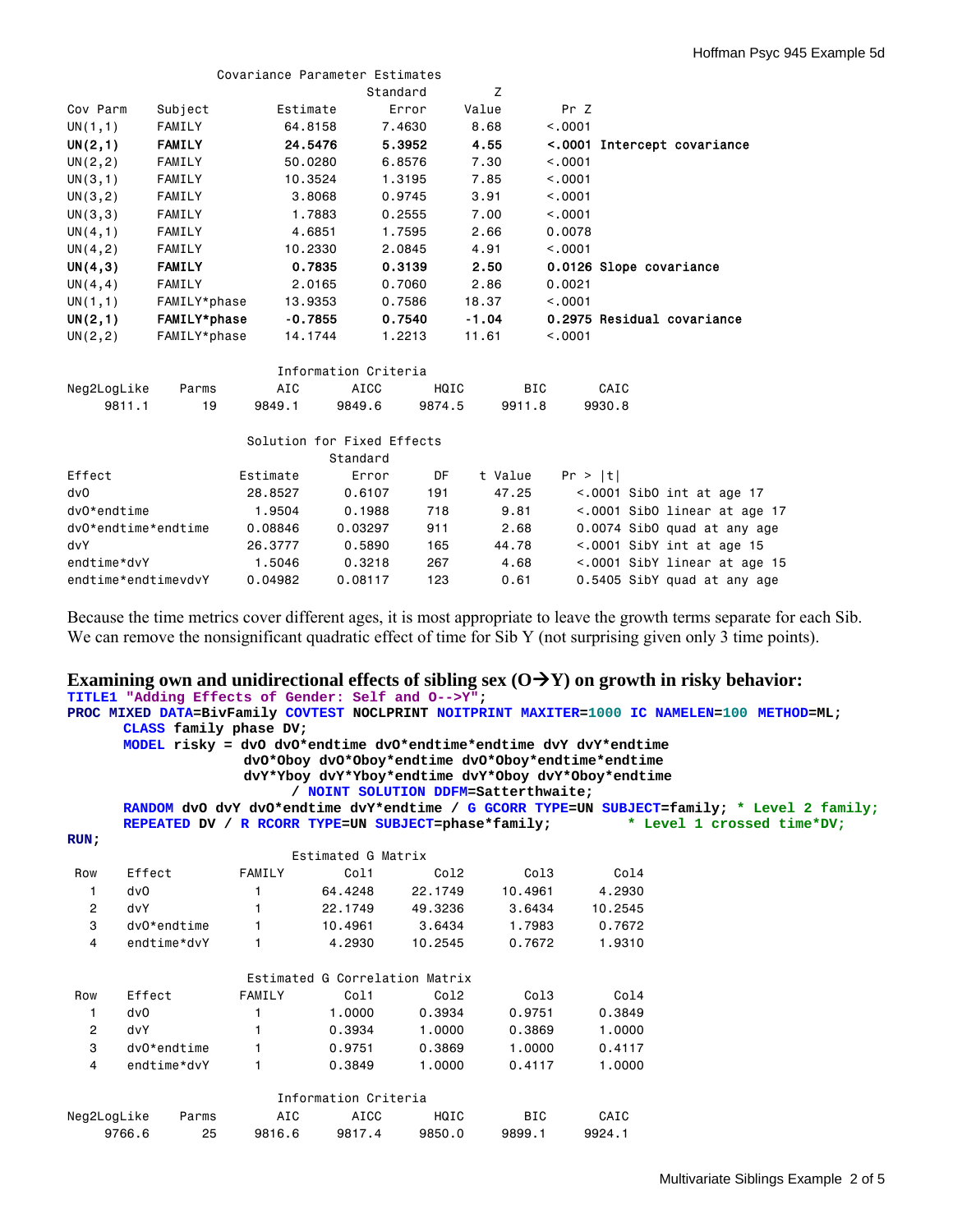|                          | Solution for Fixed Effects |          |      |         |                                            |
|--------------------------|----------------------------|----------|------|---------|--------------------------------------------|
|                          |                            | Standard |      |         |                                            |
| Effect                   | Estimate                   | Error    | DF   | t Value | Pr >  t                                    |
| dv0                      | 28,2084                    | 0.8537   | 194  | 33.04   | <.0001 Sib 0 growth for girls              |
| dv0*endtime              | 2.3724                     | 0.2826   | 747  | 8,40    | < 0.0001                                   |
| dv0*endtime*endtime      | 0.1580                     | 0.04543  | 901  | 3.48    | 0.0005                                     |
| dvY                      | 25,4502                    | 0.9984   | 183  | 25.49   | $\leq$ .0001 Sib O growth: girls w/ SibO=G |
| endtime*dvY              | 1.4204                     | 0.2972   | 59.3 | 4.78    | < 0.0001                                   |
| dv0*0boy                 | 1.5007                     | 1,2186   | 190  | 1.23    | 0.2197 Own gender on Sib O                 |
| dv0*endtime*Oboy         | $-0.7656$                  | 0.3955   | 717  | $-1.94$ | 0.0533                                     |
| dv0*endtime*endtime*Oboy | $-0.1281$                  | 0.06536  | 906  | -1.96   | 0.0504                                     |
| dvY*Yboy                 | $-0.9314$                  | 1.1041   | 166  | $-0.84$ | 0.4001 Own gender on Sib Y                 |
| endtime*dvY*Ybov         | $-1.0286$                  | 0.3571   | 100  | $-2.88$ | 0.0049                                     |
| dvY*0boy                 | 2,6318                     | 1.1648   | 170  | 2.26    | 0.0251 Sib 0 gender on Sib Y               |
| endtime*dvY*Oboy         | 0.7201                     | 0.3710   | 138  | 1.94    | 0.0543                                     |

## **Equation for final multivariate model with gender:**

| $L1$ : | Risk <sub>tfs</sub> = dvO $\left[\beta_{0f0} + \beta_{1f0}(age_{tf0} - 17) + \beta_{2f0}(age_{tf0} - 17)^{2} + e_{tf0}\right]$ + |
|--------|----------------------------------------------------------------------------------------------------------------------------------|
|        | $dvY \int \beta_{0fY} + \beta_{1f0}(age_{tfY} - 15)$<br>$+$ e <sub>tfY</sub>                                                     |
| $L2$ : | $\beta_{0fO} = \gamma_{00O} + \gamma_{01O}(OlderBoy_f) + U_{0fO}$                                                                |
|        | $\beta_{1f0} = \gamma_{100} + \gamma_{110} (OlderBoy_f) + U_{1f0}$                                                               |
|        | $\beta_{2fO} = \gamma_{20O} + \gamma_{21O}(OlderBoy_f)$                                                                          |
|        | $\beta_{0fY} = \gamma_{00Y} + \gamma_{01Y} (OlderBoy_f) + \gamma_{02Y} (YoungerBoy_f) + U_{0fY}$                                 |
|        | $\beta_{1fY} = \gamma_{10Y} + \gamma_{11Y} (OlderBoy_f) + \gamma_{12Y} (YoungerBoy_f) + U_{1fY}$                                 |

### **Creating fake families for all combinations of sibling gender in excel: NOTE: YOU MUST HAVE VALUES FOR ALL VARIABLES IN THE MODEL TO DO THIS.**

| order                   | family | dv   | dvO       | dvY          | phase                     | age | endtime     | Oboy      | Yboy      |  |
|-------------------------|--------|------|-----------|--------------|---------------------------|-----|-------------|-----------|-----------|--|
|                         |        |      |           |              |                           |     |             |           |           |  |
| 1                       | $-99$  | SibO | 1         | $\pmb{0}$    | $\sqrt{2}$                | 12  | $-5$        | 1         | 1         |  |
| 1                       | $-99$  | SibO | 1         | $\mathbf 0$  | $\ensuremath{\mathsf{3}}$ | 13  | $-4$        | 1         | 1         |  |
| 1                       | $-99$  | SibO | 1         | $\mathbf 0$  | $\overline{4}$            | 14  | $-3$        | 1         | 1         |  |
| 1                       | $-99$  | SibO | 1         | $\mathbf 0$  | 6                         | 15  | $-2$        | 1         | 1         |  |
| 1                       | $-99$  | SibO | 1         | 0            | $\overline{7}$            | 16  | $-1$        | 1         | 1         |  |
| 1                       | $-99$  | SibO | 1         | $\pmb{0}$    | 8                         | 17  | $\pmb{0}$   | 1         | 1         |  |
|                         |        |      |           |              |                           |     |             |           |           |  |
| $\overline{\mathbf{c}}$ | $-99$  | SibY | $\pmb{0}$ | 1            | 6                         | 13  | $-2$        | 1         | 1         |  |
| $\mathbf 2$             | $-99$  | SibY | $\pmb{0}$ | 1            | $\overline{7}$            | 14  | $-1$        | 1         | 1         |  |
| $\overline{c}$          | $-99$  | SibY | $\pmb{0}$ | 1            | 8                         | 15  | $\pmb{0}$   | 1         | 1         |  |
|                         |        |      |           |              |                           |     |             |           |           |  |
| 3                       | $-98$  | SibO | 1         | 0            | $\overline{c}$            | 12  | $-5$        | 1         | 0         |  |
| 3                       | $-98$  | SibO | 1         | 0            | $\ensuremath{\mathsf{3}}$ | 13  | $-4$        | 1         | 0         |  |
| 3                       | $-98$  | SibO | 1         | 0            | 4                         | 14  | $-3$        | 1         | 0         |  |
| 3                       | $-98$  | SibO | 1         | 0            | 6                         | 15  | $-2$        | 1         | 0         |  |
| 3                       | $-98$  | SibO | 1         | 0            | $\overline{7}$            | 16  | $-1$        | 1         | 0         |  |
| 3                       | $-98$  | SibO | 1         | $\pmb{0}$    | $\bf8$                    | 17  | $\mathbf 0$ | 1         | $\pmb{0}$ |  |
|                         |        |      |           |              |                           |     |             |           |           |  |
| 4                       | $-98$  | SibY | $\pmb{0}$ | $\mathbf{1}$ | 6                         | 13  | $-2$        | 1         | 0         |  |
| 4                       | $-98$  | SibY | $\pmb{0}$ | 1            | $\boldsymbol{7}$          | 14  | $-1$        | 1         | 0         |  |
| 4                       | $-98$  | SibY | $\pmb{0}$ | 1            | 8                         | 15  | $\pmb{0}$   | 1         | $\pmb{0}$ |  |
|                         |        |      |           |              |                           |     |             |           |           |  |
| 5                       | $-97$  | SibO | 1         | 0            | $\sqrt{2}$                | 12  | $-5$        | $\pmb{0}$ | 1         |  |
| 5                       | $-97$  | SibO | 1         | $\mathbf 0$  | 3                         | 13  | $-4$        | 0         | 1         |  |
| 5                       | $-97$  | SibO | 1         | $\pmb{0}$    | $\overline{\mathbf{4}}$   | 14  | $-3$        | $\pmb{0}$ | 1         |  |
| 5                       | $-97$  | SibO | 1         | $\mathbf 0$  | 6                         | 15  | $-2$        | 0         | 1         |  |
| 5                       | $-97$  | SibO | 1         | $\pmb{0}$    | $\overline{7}$            | 16  | $-1$        | $\pmb{0}$ | 1         |  |
| 5                       | $-97$  | SibO | 1         | $\pmb{0}$    | 8                         | 17  | $\pmb{0}$   | $\pmb{0}$ | 1         |  |
|                         |        |      |           |              |                           |     |             |           |           |  |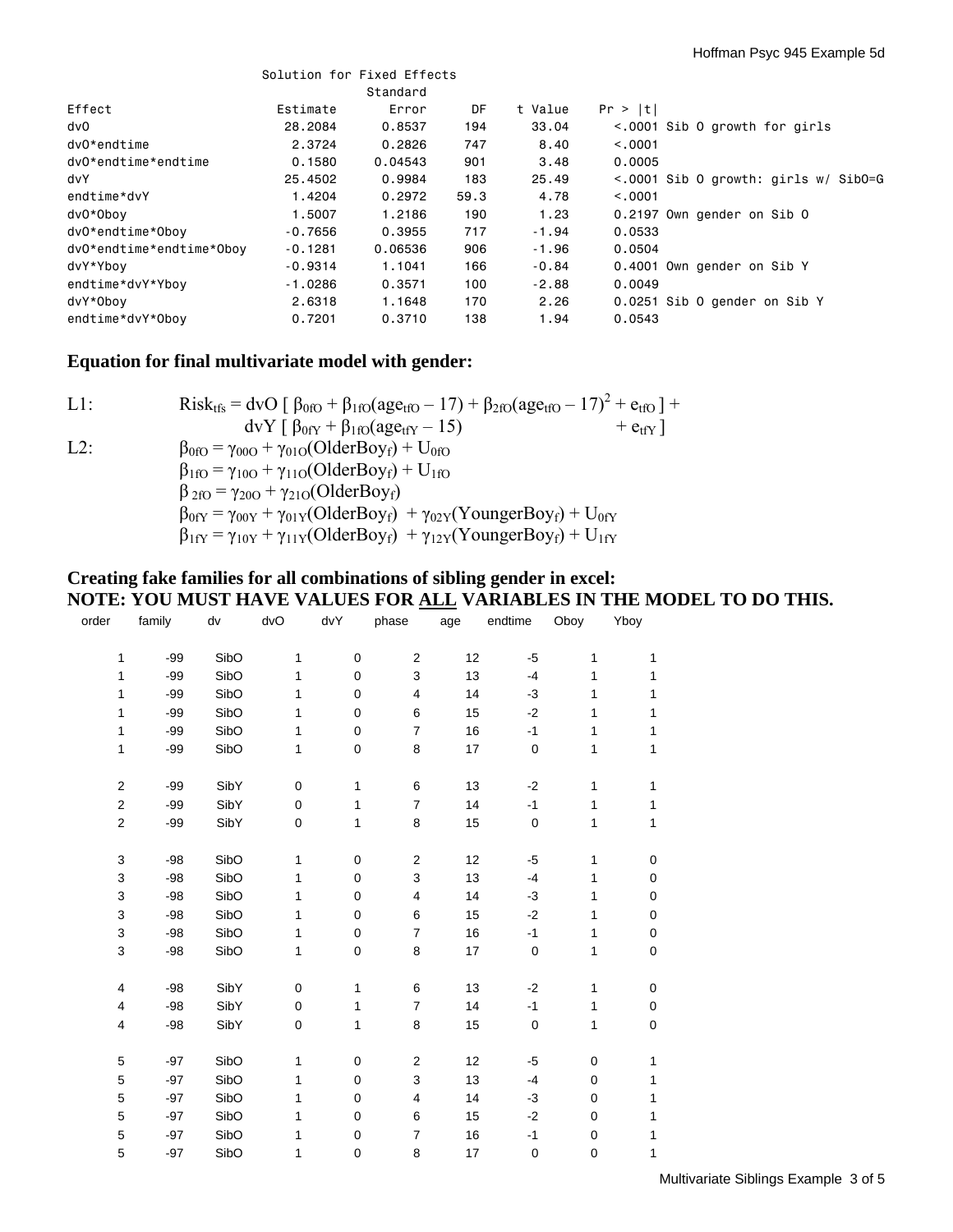| 6              | $-97$ | SibY | $\Omega$    | 1 | 6 | 13 | $-2$     | $\mathbf 0$ |          |
|----------------|-------|------|-------------|---|---|----|----------|-------------|----------|
| 6              | $-97$ | SibY | $\Omega$    | 1 | 7 | 14 | $-1$     | $\Omega$    |          |
| 6              | $-97$ | SibY | 0           | 1 | 8 | 15 | 0        | 0           |          |
|                |       |      |             |   |   |    |          |             |          |
| 7              | $-96$ | SibO |             | 0 | 2 | 12 | -5       | $\mathbf 0$ | 0        |
| $\overline{7}$ | $-96$ | SibO |             | 0 | 3 | 13 | $-4$     | $\Omega$    | 0        |
| 7              | $-96$ | SibO |             | 0 | 4 | 14 | -3       | $\Omega$    | 0        |
| 7              | $-96$ | SibO |             | 0 | 6 | 15 | $-2$     | $\mathbf 0$ | $\Omega$ |
| $\overline{7}$ | $-96$ | SibO |             | 0 | 7 | 16 | $-1$     | $\mathbf 0$ | 0        |
| $\overline{7}$ | $-96$ | SibO |             | 0 | 8 | 17 | $\Omega$ | $\Omega$    | 0        |
|                |       |      |             |   |   |    |          |             |          |
| 8              | $-96$ | SibY | $\mathbf 0$ |   | 6 | 13 | $-2$     | $\Omega$    | 0        |
| 8              | $-96$ | SibY | $\Omega$    | 4 | 7 | 14 | $-1$     | $\Omega$    | 0        |
| 8              | $-96$ | SibY | 0           |   | 8 | 15 | 0        | $\mathbf 0$ | 0        |

**\* Where plot will go; %LET filesave=F:\Example Data\Penn State Data\SibOSibY; \* Sort original datafile by ID variables for merging; PROC SORT DATA=work.BivFamily; BY family phase; RUN; \* Importing fake people data from excel; PROC IMPORT DATAFILE = "&filesave.\CPlots.xls" OUT=work.CPlots DBMS=EXCEL REPLACE; SHEET="Gender"; GETNAMES=YES; RUN; \* Sort fake people by ID variables for merging; PROC SORT DATA=work.CPlots; BY family phase; RUN; \* Merging original datafile and fake people for prediction; DATA work.Mergedbiv; MERGE work.BivFamily work.CPlots; BY family phase; RUN; \* Getting model-predicted values; TITLE1 "Adding Effects of Gender: Self and O-->Y"; PROC MIXED DATA=Mergedbiv COVTEST NOCLPRINT NOITPRINT MAXITER=1000 iC NAMELEN=100 METHOD=ML; CLASS family phase DV; MODEL risky = dvO dvO\*endtime dvO\*endtime\*endtime dvY dvY\*endtime dvO\*Oboy dvO\*Oboy\*endtime dvO\*Oboy\*endtime\*endtime dvY\*Yboy dvY\*Yboy\*endtime dvY\*Oboy dvY\*Oboy\*endtime / NOINT SOLUTION DDFM=Satterthwaite OUTPM=work.Gen\_Plots; RANDOM dvO dvY dvO\*endtime dvY\*endtime / G GCORR TYPE=UN SUBJECT=family; \* Level 2 family;**<br>REPEATED DV / R RCORR TYPE=UN SUBJECT=phase\*family; \* Level 1 crossed time\*DV; RUN; **REPEATED DV / R RCORR TYPE=UN SUBJECT=phase\*family; \* Renaming predicted outcome, keeping only fake people; DATA work.Gen\_Plots; SET work.Gen\_Plots; WHERE Order IS NOT MISSING; run; PROC SORT DATA=work.Gen\_Plots; BY Order; run; \* Setting generic plotting options for text, size, and joining lines; GOPTIONS NOBORDER FTEXT=Triplex FTITLE=Triplex VSIZE=7in HSIZE=7in INTERPOL=JOIN GSFNAME=outgraph DEV=BMP GSFMODE=replace; run; \* Plot for Risky Behaviors by Sibling Gender; FILENAME outgraph "&filesave.\Risky by Gender.bmp"; TITLE1 JUSTIFY=CENTER HEIGHT=1.6 "Risky Behaviors of Older and Younger Siblings"; TITLE2 JUSTIFY=CENTER HEIGHT=1.6 "Effect of Sibling Sex"; PROC GPLOT DATA=work.Gen\_Plots; \*Settings for Y-axis; AXIS1 LABEL=(HEIGHT=1.3 ANGLE=90 "Risky Behaviors") LENGTH=4.7in ORDER=(15 TO 35 BY 5); \*Settings for X-axis; AXIS2 LABEL=(HEIGHT=1.3 "Age") LENGTH=6.0in ORDER=(12 TO 17 BY 1); \*Setting for legend - place at top, no frame around it, 2 values across; \*Labels for series in order of Order; LEGEND1 NOFRAME POSITION=(CENTER TOP) ACROSS=2 LABEL=NONE VALUE=(HEIGHT=1.5 COLOR=Black "Boy, Younger Brother" "Boy, Older Brother" "Boy, Younger Sister" "Girl, Older Brother" "Girl, Younger Brother" "Boy, Older Sister" "Girl, Younger Sister" "Girl, Older Sister") ; SYMBOL1 COLOR=Blue VALUE=> HEIGHT=2 LINE=1 WIDTH=2; \* > is boy symbol; SYMBOL2 COLOR=Blue VALUE=> HEIGHT=2 LINE=3 WIDTH=2; \* line=3 is dashed; SYMBOL3 COLOR=Blue VALUE=\* HEIGHT=2 LINE=1 WIDTH=2; \* \* is girl symbol; SYMBOL4 COLOR=Red VALUE=> HEIGHT=2 LINE=3 WIDTH=2; \* line=3 is dashed; SYMBOL5 COLOR=Red VALUE=> HEIGHT=2 LINE=1 WIDTH=2; SYMBOL6 COLOR=Blue VALUE=\* HEIGHT=2 LINE=3 WIDTH=2; SYMBOL7 COLOR=Red VALUE=\* HEIGHT=2 LINE=1 WIDTH=2; SYMBOL8 COLOR=Red VALUE=\* HEIGHT=2 LINE=3 WIDTH=2;** 

 **PLOT pred\*age=Order / VAXIS=AXIS1 HAXIS=AXIS2 LEGEND=LEGEND1;** 

**RUN; QUIT;**